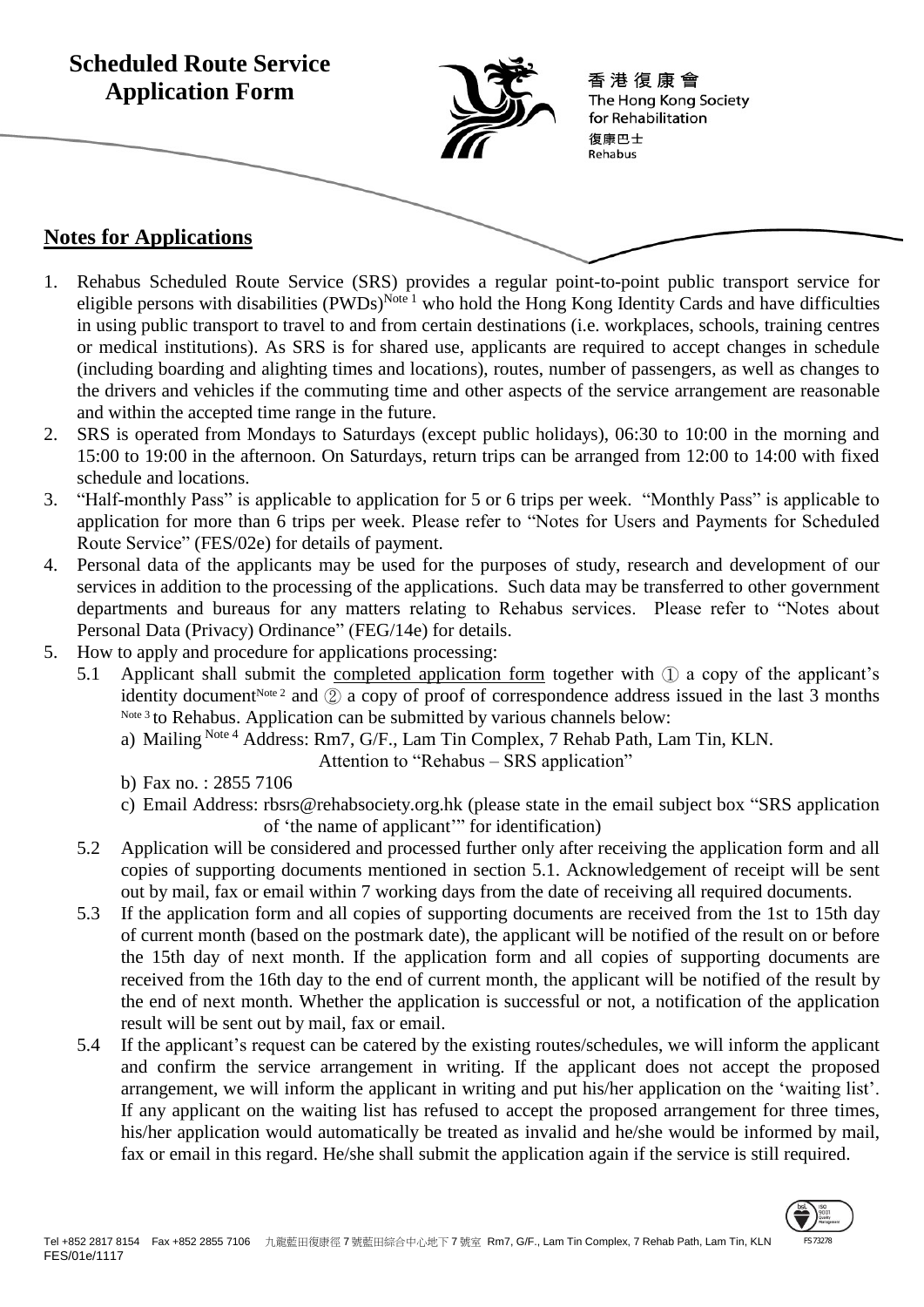- 5.5 An application may be unsuccessful if the applicant's request cannot be catered by the existing routes/schedules. We will inform the unsuccessful applicant in writing and put his/her application on the 'waiting list' for 3 months. During that period, we will conduct regular review and discuss with the applicant when there is any suggestion for service arrangement. If no service has been arranged during the 3 months' period, we would ask the applicant whether he/she would continue waiting for the service and confirm the validity of the information provided in the application form. The applicant waiting for SRS shall return the "reply slip" within two weeks from the date of the abovementioned letter issued, otherwise, without reasonable explanation, the application would be deemed to be withdrawn automatically.
- 5.6 During the application period, the applicant shall notify us in writing for any changes in his/her personal data or service requirement provided in the application form. Acknowledgement of receipt will also be issued by mail, fax or email. If the applicant waiting for SRS intends to withdraw the application, he/she shall contact Rehabus as soon as possible.
- 6. For wheelchair users, please note the following limitations:
	- 6.1 The maximum loading capacity of power lifters for wheelchairs is 300kg;
	- 6.2 The maximum length and width for wheelchair space are 1200mm (L) x 700mm (W);
	- 6.3 The safety locks for wheelchairs are designed according to ISO10542 standard. Wheelchair users must be secured by wheelchair tie-down system in Rehabus.
- 7. If for health reason, an applicant needs to carry medical/surviving device(s) when riding Rehabus, please specify in Part A-8 "Other Needs" so that we can make the most possible and appropriate arrangement(s).
- 8. The following applications will not be considered if:
	- 8.1 the applicant is not an eligible PWD holding Hong Kong Identity Card; Note 1
		- 8.2 less than 5 trips per week (each morning trip and afternoon trip will be counted as one trip respectively) are applied;
		- 8.3 the schedule and location of boarding and alighting are not fixed and need to be changed frequently;
		- 8.4 the applicant has an alternative means of transport provided by concerned school/institution;
		- 8.5 the service starts beyond 2 months from the date of application;
		- 8.6 the wheelchair used by the applicant have exceeded the relevant limitations set out in section 6 above which may affect safety, operation or other passengers; or
	- 8.7 the applicant provides false information or fails to provide information within the required time frame.
- 9. There will be no prior notice given in the future if this application form or other related notes and rules for passengers are updated. For enquiries, please visit our website at http://www.rehabsociety.org.hk (select [Our Services][Transport & Travel][Rehabus Service]) or call our service hotline at 2817-8154 (please follow the instructions of our voice response system and contact our staff handling SRS).

………………………………………………

Note 1: "Eligible PWD holding Hong Kong Identity Card" refers to:

- any PWD who holds a Hong Kong Identity Card issued under the Registration of Persons Ordinance (Chapter 177), except those who obtained their Hong Kong Identity Card by virtue of a previous permission to land or remain in Hong Kong granted to them and for whom such permission has expired or ceased to be valid;
- any child with disabilities who is a Hong Kong residents and under 11 years of age;
- any PWD who holds Certificate of Exemption (http://www.immd.gov.hk/eng/services/hkid/appforcert.html)。

The able-bodied can use Rehabus services in the capacity of "escort" so as to address the special needs of PWDs. Any applicant under 3 years old must be accompanied by an able-bodied person aged 18 or above when using Rehabus services. Rehabus reserves the rights to request for escorts depending on the conditions of passengers.

- Note 2: The copy of the identity document will be destroyed after verification.
- Note 3: This must be a proof of address of the applicant or the parent/guardian stated in the application form. The proof of address (including utility or telecommunication bills, correspondence from government departments, public organizations, banks or local universities/post-secondary education institutions) , in Chinese or English, must be issued within three months from the application date. The applicant or his/her parent/guardian shall notify us in writing of any change in the address and submit the latest proof of address accordingly. The copy of the proof of address will be destroyed after verification.
- Note 4: Underpaid mail items are subject to surcharge by Hongkong Post. We will not accept underpaid mail items, which will be handled by Hongkong Post. For proper delivery of your mail items to us, and to avoid unnecessary delivery delay (e.g. return to the sender), please ensure your mail items bear sufficient postage before posting.

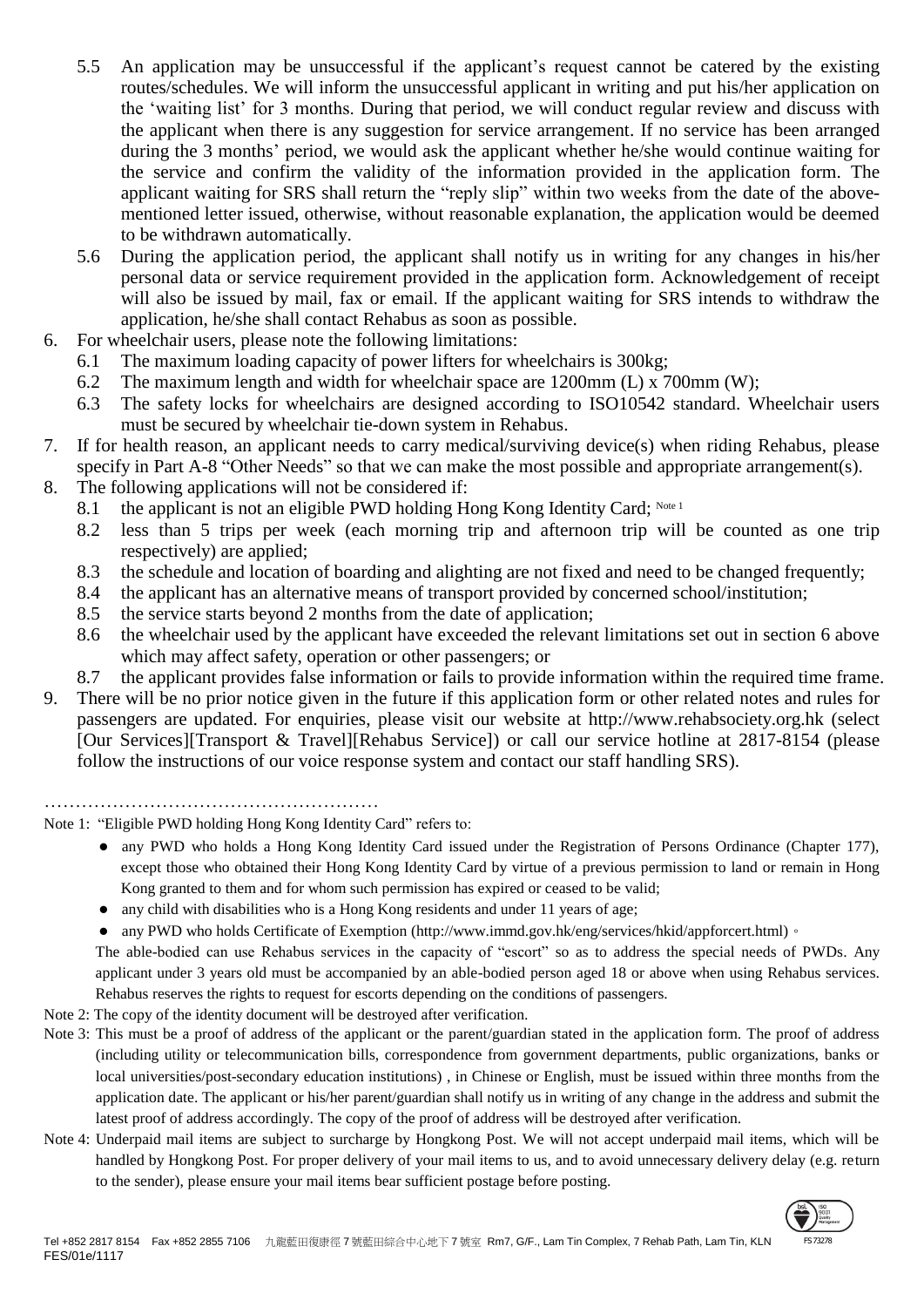# Rehabus Scheduled Route Service Application Form Page 1/4

|    | Official Use Only                                                                                                                                                                                                                                                                                             | No:            |                                                                                                                                                                                                                                 |                                                              | Date of receipt of all documents:                                                                                           |                                    |    |  |  |
|----|---------------------------------------------------------------------------------------------------------------------------------------------------------------------------------------------------------------------------------------------------------------------------------------------------------------|----------------|---------------------------------------------------------------------------------------------------------------------------------------------------------------------------------------------------------------------------------|--------------------------------------------------------------|-----------------------------------------------------------------------------------------------------------------------------|------------------------------------|----|--|--|
|    |                                                                                                                                                                                                                                                                                                               | and B clearly. | If you have not filled in all items, your application may not be considered.                                                                                                                                                    |                                                              | Note: For our correct and efficient processing of applications, applicant is required to fill in all items in Part A        |                                    |    |  |  |
|    |                                                                                                                                                                                                                                                                                                               |                | Part A: Personal Information ( $\Box$ " $\checkmark$ " the appropriate box(es); "*" delete where appropriate)                                                                                                                   |                                                              |                                                                                                                             |                                    |    |  |  |
|    | 1. Name (English):                                                                                                                                                                                                                                                                                            |                |                                                                                                                                                                                                                                 |                                                              |                                                                                                                             |                                    |    |  |  |
|    | 2. Sex:                                                                                                                                                                                                                                                                                                       | $\Box$ Male    | Surname<br>$\Box$ Female                                                                                                                                                                                                        | First name                                                   |                                                                                                                             |                                    |    |  |  |
|    |                                                                                                                                                                                                                                                                                                               |                | 3. Date of Birth: __________(year) _______(month) ______(day)                                                                                                                                                                   |                                                              |                                                                                                                             |                                    |    |  |  |
|    |                                                                                                                                                                                                                                                                                                               |                | 4. HKID / Birth Certificate / Certificate of Exemption No.* (please provide a clear copy):                                                                                                                                      |                                                              |                                                                                                                             |                                    |    |  |  |
|    |                                                                                                                                                                                                                                                                                                               |                |                                                                                                                                                                                                                                 |                                                              |                                                                                                                             | Prefix and the first 4 digits      |    |  |  |
|    |                                                                                                                                                                                                                                                                                                               |                |                                                                                                                                                                                                                                 |                                                              | (if applicable) Registration Card for People with Disabilities Serial No.:                                                  |                                    |    |  |  |
|    |                                                                                                                                                                                                                                                                                                               |                |                                                                                                                                                                                                                                 |                                                              |                                                                                                                             |                                    |    |  |  |
|    |                                                                                                                                                                                                                                                                                                               |                |                                                                                                                                                                                                                                 |                                                              |                                                                                                                             |                                    |    |  |  |
|    |                                                                                                                                                                                                                                                                                                               |                |                                                                                                                                                                                                                                 |                                                              |                                                                                                                             |                                    |    |  |  |
|    |                                                                                                                                                                                                                                                                                                               |                |                                                                                                                                                                                                                                 |                                                              | (if applicable) Fax No <b>Example 2</b> Email Address                                                                       |                                    |    |  |  |
|    | 6. Correspondence Address: (Please provide a copy of proof of address issued in the last 3 months. If you have any questions or<br>difficulties in providing the proof, please specify)                                                                                                                       |                |                                                                                                                                                                                                                                 |                                                              |                                                                                                                             |                                    |    |  |  |
|    |                                                                                                                                                                                                                                                                                                               |                |                                                                                                                                                                                                                                 |                                                              | Room: Floor: Block: Name of Building (Estate):                                                                              |                                    |    |  |  |
|    |                                                                                                                                                                                                                                                                                                               |                |                                                                                                                                                                                                                                 |                                                              |                                                                                                                             |                                    |    |  |  |
|    |                                                                                                                                                                                                                                                                                                               |                | District (by District Council District):                                                                                                                                                                                        |                                                              |                                                                                                                             | Hong Kong/Kowloon/New Territories* |    |  |  |
| 7. | <b>Conditions of Mobility Difficulties</b>                                                                                                                                                                                                                                                                    |                |                                                                                                                                                                                                                                 |                                                              |                                                                                                                             |                                    |    |  |  |
|    | □ Electrical-Wheelchair bound, incapable   Wheelchair Details:<br>of transferring seat                                                                                                                                                                                                                        |                |                                                                                                                                                                                                                                 | Gross Weight (including user)<br>$Kg/Pound*$                 |                                                                                                                             |                                    |    |  |  |
|    | transferring seat                                                                                                                                                                                                                                                                                             |                | $\Box$ Wheelchair-bound, incapable of                                                                                                                                                                                           | Dimensions should include all accessories/spaces<br>required | $length$ <sub>__________</sub> mm                                                                                           |                                    |    |  |  |
|    | $\Box$ Wheelchair-bound, capable of<br>transferring seat                                                                                                                                                                                                                                                      |                |                                                                                                                                                                                                                                 | $\Box$ with photo                                            | $\Box$ without photo                                                                                                        | width                              | mm |  |  |
|    | $\Box$ Buggy, incapable of transferring seat<br>$\Box$ Crutches / Calipers<br>$\Box$ Leg braces/Artificial limbs (e.g. persons recovered from infantile paralysis)<br>$\Box$ Visually impaired<br>□ Other mobility difficulties which do not need walking aids (e.g. spasm, epilepsy and heart disease, etc.) |                |                                                                                                                                                                                                                                 |                                                              |                                                                                                                             |                                    |    |  |  |
| 8. |                                                                                                                                                                                                                                                                                                               |                | $\Box$ Attach medical certificate signed by doctors or healthcare professionals<br>$\Box$ Attach medical certificate signed by doctors or healthcare professionals<br>$\Box$ Please see _____ separate sheet(s) for information |                                                              | Other Needs (e.g. need to carry medical/surviving device(s) when riding Rehabus for health reasons):<br>$\Box$ Attach photo |                                    |    |  |  |
|    |                                                                                                                                                                                                                                                                                                               |                | Name of Applicant/Guardian*: Signature: Signature:                                                                                                                                                                              |                                                              |                                                                                                                             | Date:                              |    |  |  |

FS 73278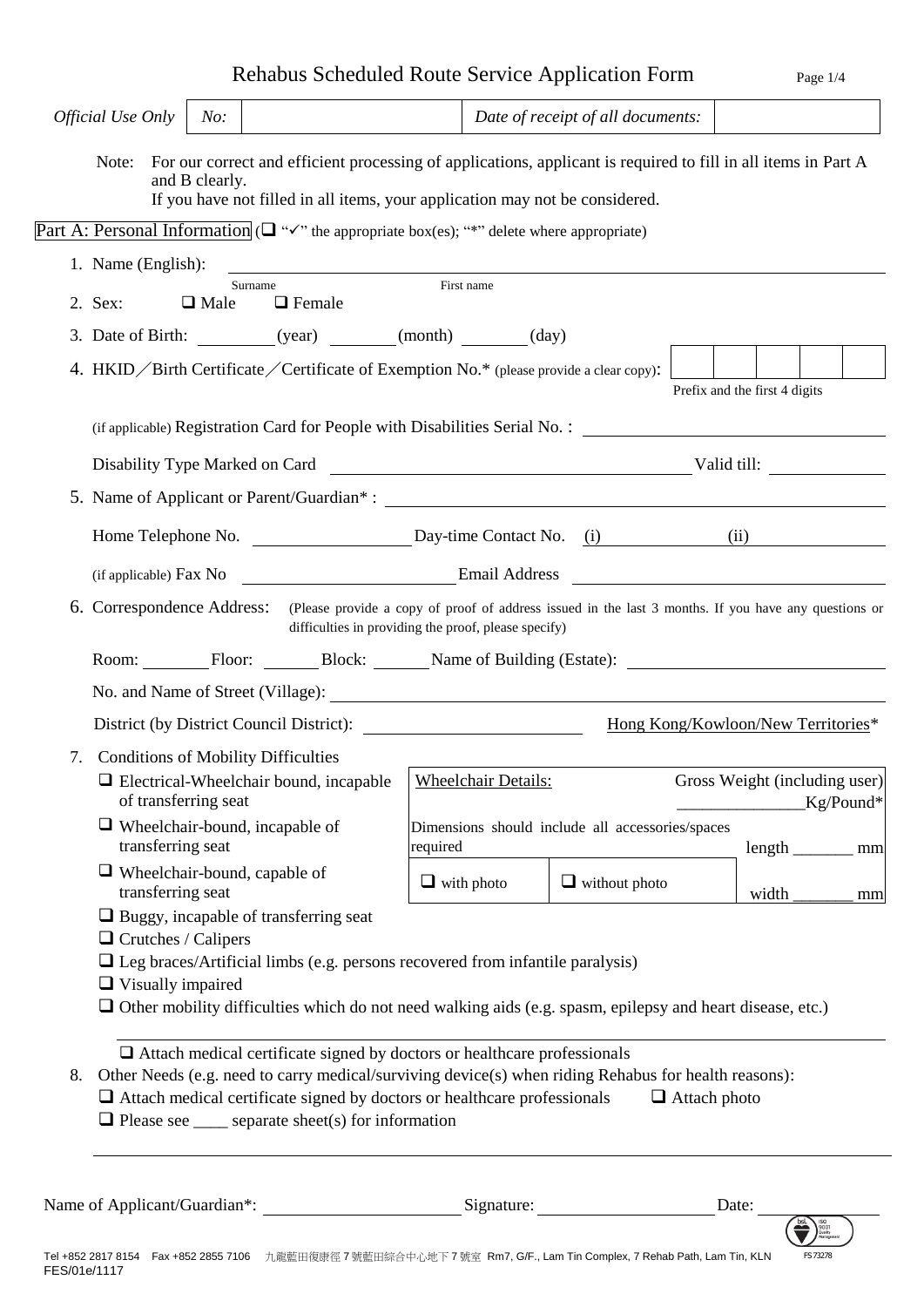### Rehabus Scheduled Route Service Application Form Page 2/4

Part B: Details of Service Requested  $\Box$  " $\checkmark$ " the appropriate box(es); "\*" delete where appropriate)

9. Please specify the mode(s) of transport you are using now or will use if there is no Rehabus service available to you. If you need to switch to various modes of transport, you can choose more than one item. (Note: according to the prevailing policy, applicant who has an alternative means of transport provided by concerned school or institution is not eligible for SRS.)

| $\Box$ Public Bus              | $\Box$ Public Light Bus $\Box$ MTR | $\Box$ Light Rail<br>$\Box$ Taxi       |
|--------------------------------|------------------------------------|----------------------------------------|
| $\Box$ Drive Yourself          | $\Box$ Drive by family or friends  | $\Box$ Walk to the Destination/Station |
| $\Box$ Others (Please specify) |                                    |                                        |

Please specify the reason(s) why you are unable to use public transport and need to apply for SRS.

10. Purpose of Use:

- Go to Work (work includes salaried job, self-employed job and volunteer service. Except for being self-employed, applicant shall provide supporting documents on his/her job or volunteer service (e.g. employment letter issued by employer or letter concerning volunteer service) at the time of application or within three months from the service start date. SRS will be terminated if he/she fails to provide such document.)
- $\Box$  Schooling (complete school year) #
- $\Box$  Schooling (short-term course, duration: \_\_\_\_\_month(s)/\_\_\_\_\_year(s) \*) #
- $\Box$  Training (duration: \_\_\_\_\_month(s)/\_\_\_\_year(s) /long term\*) #

 $\Box$  Medical Treatment (duration: \_\_\_\_\_month(s)/\_\_\_\_\_year(s)/long term\*) #

- $\Box$  Others (please specify) (# See section 17)
- 11. Service Start Date: (year) (month) (day) (Service shall start within 2 months from the date of application)
- 12. Boarding Point (i.e. boarding point of the morning trip and alighting point of the afternoon trip):

Name of Estate or Building:

No. and Name of Street (Village):

District (by District Council District): Hong Kong/Kowloon/New Territories\*

Other landmarks which can help identify the location (please specify):

(such as the road outside a building/designated disabled driver parking space/outside the emergency crash gate/opposite to 7-11 convenience store) Name of Institution (Centre/Home): Telephone No. :

13. Destination (i.e. alighting point of the morning trip and boarding point of the afternoon trip):

Name of Estate or Building:

No. and Name of Street (Village):

District (by District Council District): Hong Kong/Kowloon/New Territories\*

Other landmarks which can help identify the location (please specify):

(such as the road outside a building/designated disabled driver parking space/outside the emergency crash gate/opposite to 7-11 convenience store) Name of Institution (Centre/Home): Telephone No. :

14. Will anyone pick you up at the alighting point of the destination?  $\Box$  Yes  $\Box$  No

| 1001     |  |
|----------|--|
| FS 73278 |  |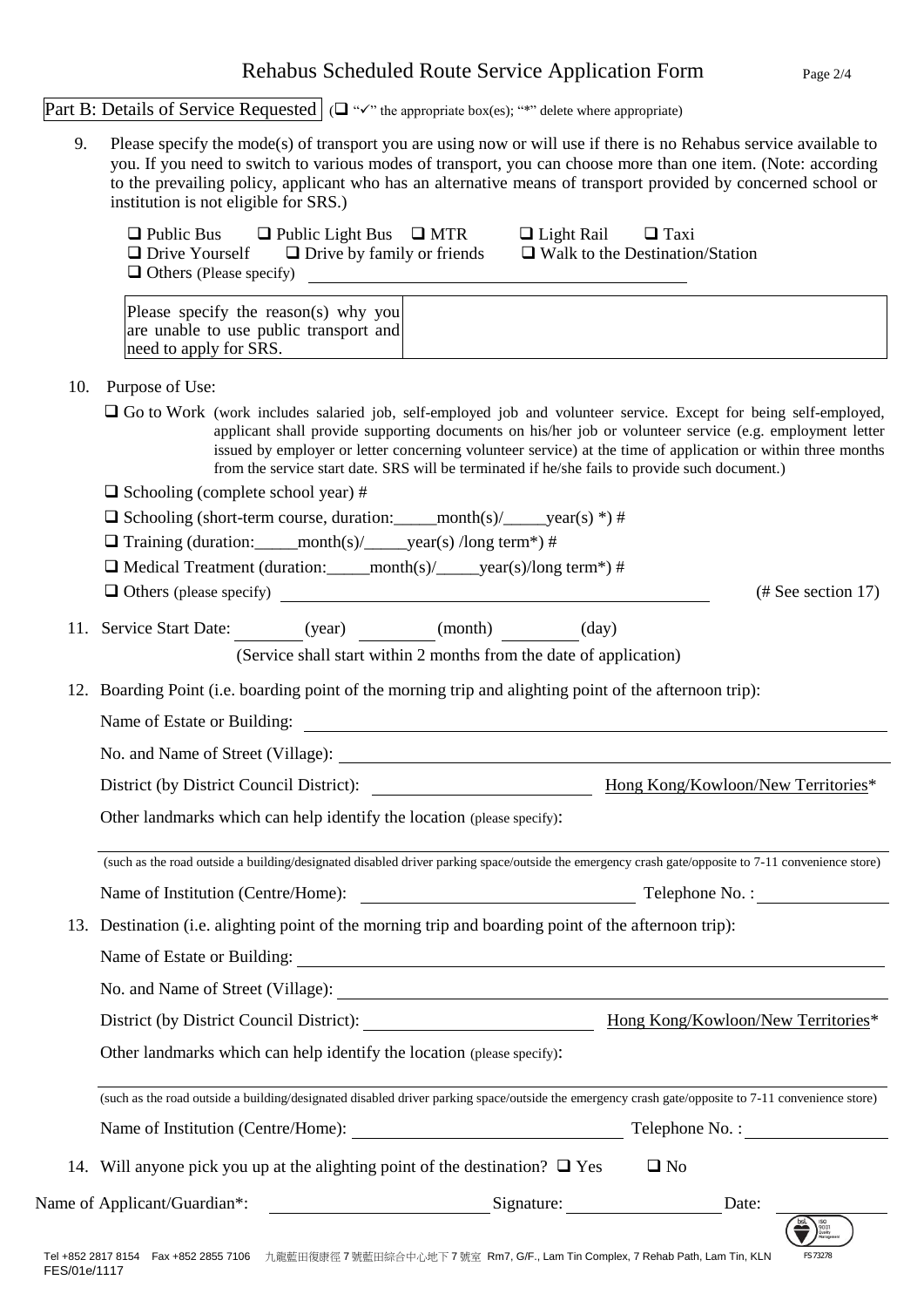|  |                                                                                                                                                                                 |                                                                                                                                                        |                                                              |                                                                  |  | Rehabus Scheduled Route Service Application Form                                                                          |                        | Page 3/4 |  |  |
|--|---------------------------------------------------------------------------------------------------------------------------------------------------------------------------------|--------------------------------------------------------------------------------------------------------------------------------------------------------|--------------------------------------------------------------|------------------------------------------------------------------|--|---------------------------------------------------------------------------------------------------------------------------|------------------------|----------|--|--|
|  | Part B: Details of Service Requested ( $\Box$ " $\checkmark$ " the appropriate box(es); "*" delete where appropriate)                                                           |                                                                                                                                                        |                                                              |                                                                  |  |                                                                                                                           |                        |          |  |  |
|  | 15. Date and Time of Use:<br>locations, it will boost the chance of getting the service.)                                                                                       |                                                                                                                                                        |                                                              |                                                                  |  | (SRS is a shared service subsidized by the government. If applicants can accept flexible boarding and alighting times and |                        |          |  |  |
|  | $\square$ MON                                                                                                                                                                   | $\Box$ TUE                                                                                                                                             |                                                              | $\Box$ WED $\Box$ THU                                            |  | $\Box$ FRI                                                                                                                |                        |          |  |  |
|  | Morning Trip: Earliest Boarding Time                                                                                                                                            |                                                                                                                                                        |                                                              |                                                                  |  |                                                                                                                           |                        |          |  |  |
|  | Morning Trip: Latest Arrival Time at Destination (e.g. 10 minutes before class or work)                                                                                         |                                                                                                                                                        |                                                              |                                                                  |  |                                                                                                                           |                        |          |  |  |
|  | Afternoon Trip: Earliest Departure Time at Destination (e.g. 15 minutes after class or work)                                                                                    |                                                                                                                                                        |                                                              |                                                                  |  |                                                                                                                           |                        |          |  |  |
|  | Afternoon Trip: Latest Alighting Time                                                                                                                                           |                                                                                                                                                        |                                                              |                                                                  |  |                                                                                                                           |                        |          |  |  |
|  | Longest commuting time you may accept: $\Box$ Within 60 mins $\Box$ Within 90 mins                                                                                              |                                                                                                                                                        |                                                              | $\Box$ Any commuting time will do                                |  |                                                                                                                           | $\Box$ Within 120 mins |          |  |  |
|  | If you apply for round trip service, you                                                                                                                                        |                                                                                                                                                        |                                                              |                                                                  |  | $\Box$ will accept arrangement for one-way trip service only                                                              |                        |          |  |  |
|  |                                                                                                                                                                                 |                                                                                                                                                        |                                                              |                                                                  |  | $\Box$ will not accept arrangement for one-way trip service only                                                          |                        |          |  |  |
|  | If SRS can only be arranged for part of your journey, such as from the place below your apartment to public<br>transport interchange, will you accept:                          |                                                                                                                                                        |                                                              |                                                                  |  |                                                                                                                           |                        |          |  |  |
|  | $\Box$ Yes                                                                                                                                                                      |                                                                                                                                                        |                                                              | $\Box$ No                                                        |  |                                                                                                                           |                        |          |  |  |
|  | Other flexibility you may accept (please specify):                                                                                                                              |                                                                                                                                                        |                                                              |                                                                  |  |                                                                                                                           |                        |          |  |  |
|  |                                                                                                                                                                                 | $\Box$ SAT (if applicable)<br>Morning Trip: Earliest Boarding Time                                                                                     |                                                              |                                                                  |  |                                                                                                                           |                        |          |  |  |
|  | Morning Trip: Latest Arrival Time at Destination (e.g. 10 minutes before work)                                                                                                  |                                                                                                                                                        |                                                              |                                                                  |  |                                                                                                                           |                        |          |  |  |
|  | Midday Trip/Afternoon trip: Earliest Departure Time at Destination (e.g. 15 minutes after work)                                                                                 |                                                                                                                                                        |                                                              |                                                                  |  |                                                                                                                           |                        |          |  |  |
|  | Midday Trip/Afternoon trip: Latest Alighting Time                                                                                                                               |                                                                                                                                                        |                                                              |                                                                  |  |                                                                                                                           |                        |          |  |  |
|  | $\Box$ Within 120 mins<br>Longest commuting time you may accept: $\Box$ Within 60 mins $\Box$ Within 90 mins                                                                    |                                                                                                                                                        |                                                              |                                                                  |  |                                                                                                                           |                        |          |  |  |
|  |                                                                                                                                                                                 |                                                                                                                                                        |                                                              | $\Box$ Any commuting time will do                                |  |                                                                                                                           |                        |          |  |  |
|  | If you apply for round trip service, you                                                                                                                                        |                                                                                                                                                        | $\Box$ will accept arrangement for one-way trip service only |                                                                  |  |                                                                                                                           |                        |          |  |  |
|  |                                                                                                                                                                                 |                                                                                                                                                        |                                                              | $\Box$ will not accept arrangement for one-way trip service only |  |                                                                                                                           |                        |          |  |  |
|  |                                                                                                                                                                                 | If SRS can only be arranged for part of your journey, such as from the place below your apartment to public<br>transport interchange, will you accept: |                                                              |                                                                  |  |                                                                                                                           |                        |          |  |  |
|  | $\Box$ Yes                                                                                                                                                                      |                                                                                                                                                        |                                                              | $\square$ No                                                     |  |                                                                                                                           |                        |          |  |  |
|  |                                                                                                                                                                                 |                                                                                                                                                        |                                                              |                                                                  |  |                                                                                                                           |                        |          |  |  |
|  | 16. Need to be accompanied by an able-bodied person when using Rehabus service:<br>$\square$ No                                                                                 |                                                                                                                                                        |                                                              | $\Box$ Yes (Please fill in Part C)                               |  |                                                                                                                           |                        |          |  |  |
|  | 17. Name of referring school/centre/agency: (Applicant shall submit the referral document at the time of application,<br>otherwise his/her application will not be considered.) |                                                                                                                                                        |                                                              |                                                                  |  |                                                                                                                           |                        |          |  |  |
|  | Name of Referring Staff:                                                                                                                                                        |                                                                                                                                                        |                                                              | <u> 1989 - Johann Barbara, martin amerikan basar da</u>          |  |                                                                                                                           |                        |          |  |  |
|  |                                                                                                                                                                                 |                                                                                                                                                        |                                                              |                                                                  |  | (Position) <b>Q</b> Principal <b>Q</b> Teacher <b>Q</b> Social Worker                                                     | □Healthcare Staff      |          |  |  |
|  | Contact No.:                                                                                                                                                                    |                                                                                                                                                        |                                                              |                                                                  |  | $\frac{1}{2}$ Fax No. :                                                                                                   |                        |          |  |  |
|  | <b>Signature of Referring Staff:</b>                                                                                                                                            |                                                                                                                                                        |                                                              |                                                                  |  | Chop of Referring School/Centre/Agency                                                                                    |                        |          |  |  |
|  |                                                                                                                                                                                 |                                                                                                                                                        |                                                              |                                                                  |  |                                                                                                                           | Date:                  |          |  |  |
|  |                                                                                                                                                                                 |                                                                                                                                                        |                                                              |                                                                  |  | Note: Please read carefully the "Declaration" set out on Page 4.                                                          |                        |          |  |  |

FS 73278